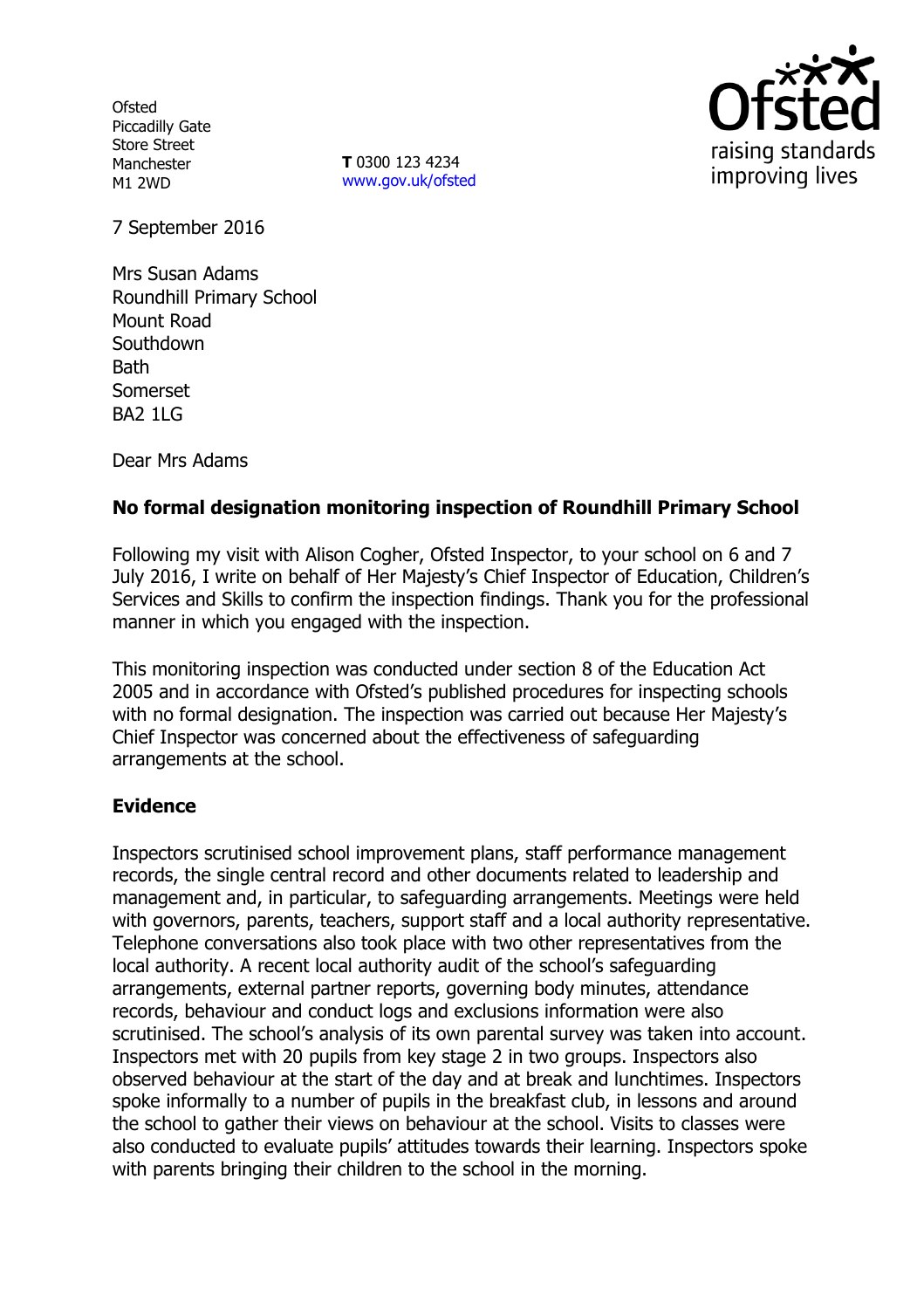

Having considered the evidence, I am of the opinion that at this time:

Safeguarding arrangements are effective.

## **Context**

Roundhill Primary School opened in April 2015 as a result of the amalgamation of Southdown Infant and Junior Schools. There are currently 324 pupils on roll and numbers are growing. The proportion of pupils known to be eligible for free school meals is above the national average. The majority of pupils are of White British background, with a small proportion of pupils who speak English as an additional language. The proportion of pupils who have special educational needs and/or disabilities is above average. The amalgamation of the school has resulted in considerable changes in staffing and governance. In addition to the changes that have already taken place, a new chair of governors, two new teachers and a new senior leader have been appointed for September 2016.

#### **The effectiveness of leadership and management in ensuring that safeguarding and child protection arrangements keep pupils safe**

Leaders, managers and governors ensure that pupils' safety is given the highest priority across the school. Their good understanding of safeguarding is illustrated through clear and effective lines of communication. Staff and volunteers are acutely aware of their safeguarding roles and responsibilities. For example, checks conducted to ensure the suitability of adults to work with children are carried out and recorded to the required standard. Clear and uncomplicated guidance exists in the school's child protection and e-safety policies. As a result, these policies are universally followed and any concern, however slight, is shared and followed up. However, not all policies have been updated since the opening of the new school and some records are not efficiently organised. This results in some information being replicated unnecessarily.

New staff and volunteers receive formal induction training and have mentor support to ensure that they are well informed about the school's safeguarding procedures. Leaders provide a regular rolling programme of safeguarding training. With the exception of the planned training in how to prevent female genital mutilation, training for all staff and volunteers is up to date and ensures that early signs and symptoms of concerns are identified quickly and the necessary action taken.

Leaders use their strong links with a wide range of external agencies to ensure that pupils and their families receive the support they need. Good relationships exist with the local authority safeguarding team. School leaders are resolute in ensuring that when concerns are referred, they are followed up in a timely manner.

Risk assessments are comprehensive and include educational visits, curriculum subject areas and individualised personal assessments for pupils with medical needs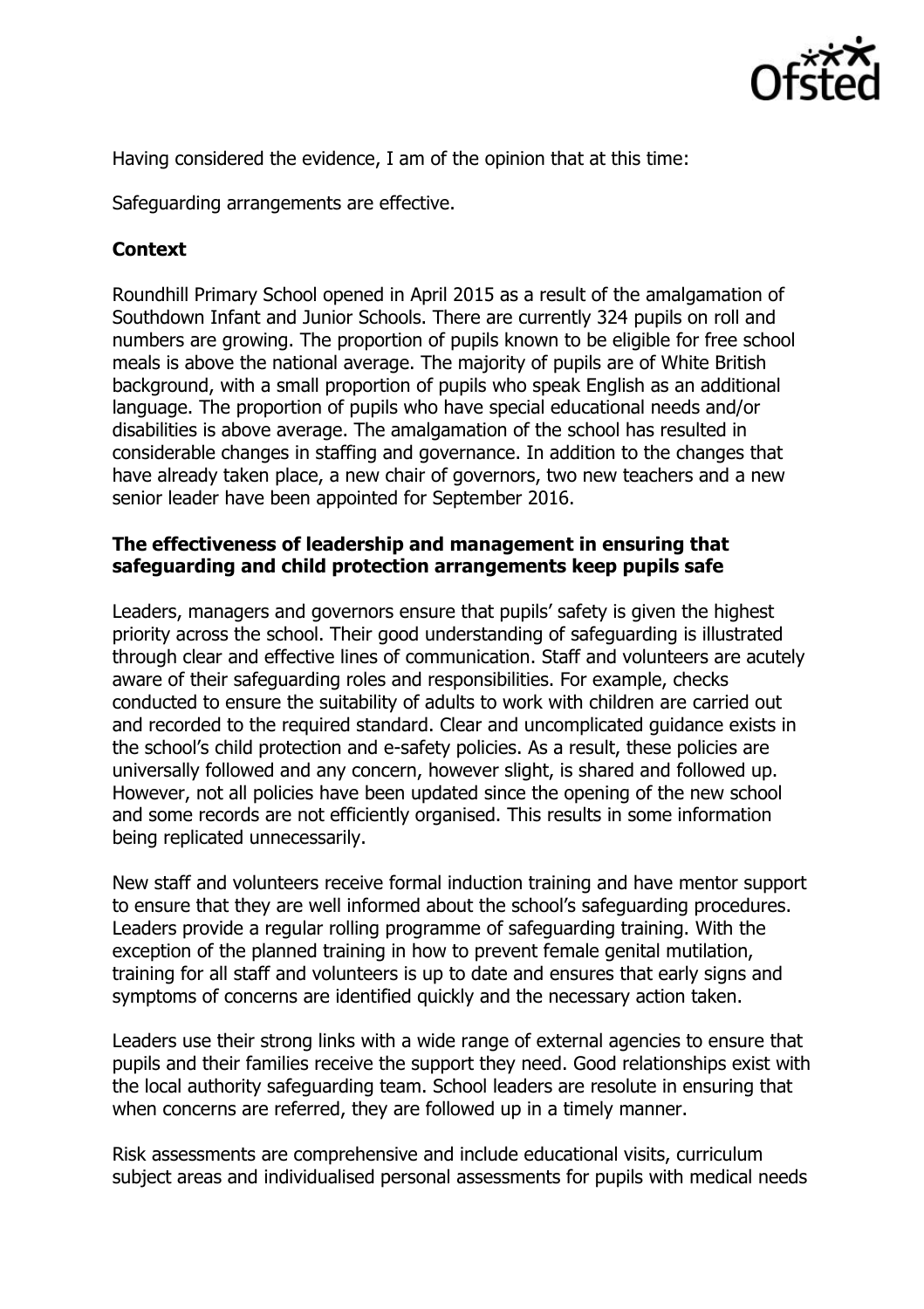

or those who might be at risk of exclusion. This approach is also adopted for personal plans such as intimate care or positive handling.

Governors have had recent and relevant training and have established a new committee to further raise the profile of safeguarding. The committee has recently carried out an audit of the school's safeguarding procedures in accordance with local authority's guidelines. Governors are speedily working their way through a comprehensive action plan to ensure that they are systematic in checking the school's work. For example, governors know which staff have been trained for various levels of first aid. Governors have been rigorous in checking with the local authority to make sure that the school is compliant with regulations. Inspectors found the headteacher's reports to governors provide a comprehensive and accurate account of the school's work.

There is a calm, purposeful atmosphere in the school. Relationships between adults and pupils in the school are strong. Adults start the school greeting pupils with a smile and words of encouragement. Parents are confident that the school's leaders promote good behaviour and strive to ensure that pupils are safe and happy.

Children in Reception Year develop secure relationships with adults and their peers. Home visits and close links with the feeder pre-schools enable early identification of children's needs. The governing body's decision to admit two-year-old children is proving effective in supporting children and their families at an earlier stage. These procedures, combined with sophisticated analysis to identify any barriers to learning, including safeguarding issues, help the school to match provision to pupils' needs quickly. Support staff are effectively deployed and are highly skilled in supporting pupils with emotional needs. One-to-one and small-group work supports pupils' developing confidence.

Records of behaviour incidents are meticulous. Leaders analyse records carefully to identify patterns in the causes of misbehaviour and take action to put systems and processes in place so that incidents do not reoccur. A new behaviour policy has been developed with the whole staff; although it is in its infancy, teachers are already applying the policy consistently across the school. Pupils clearly understand teachers' expectations of behaviour and the rewards and sanctions that are in place. Staff report a reduction in the number of incidents, and pupils concur with this view.

Pupils reported that they enjoy coming to school and seeing their friends. They say that bullying happens sometimes but that teachers deal with it promptly. All adults know pupils well and provide strong and nurturing support for those who need it. Pupils are particularly positive about the new lunchtime arrangements, where they have a choice of six zones to play in around the extensive school site. Inspectors observed well-supervised play times, with pupils playing happily alongside each other and interacting positively with the adults on duty. Older pupils carry out roles of responsibility as lunchtime leaders for younger pupils, so contributing to the school's enabling environment.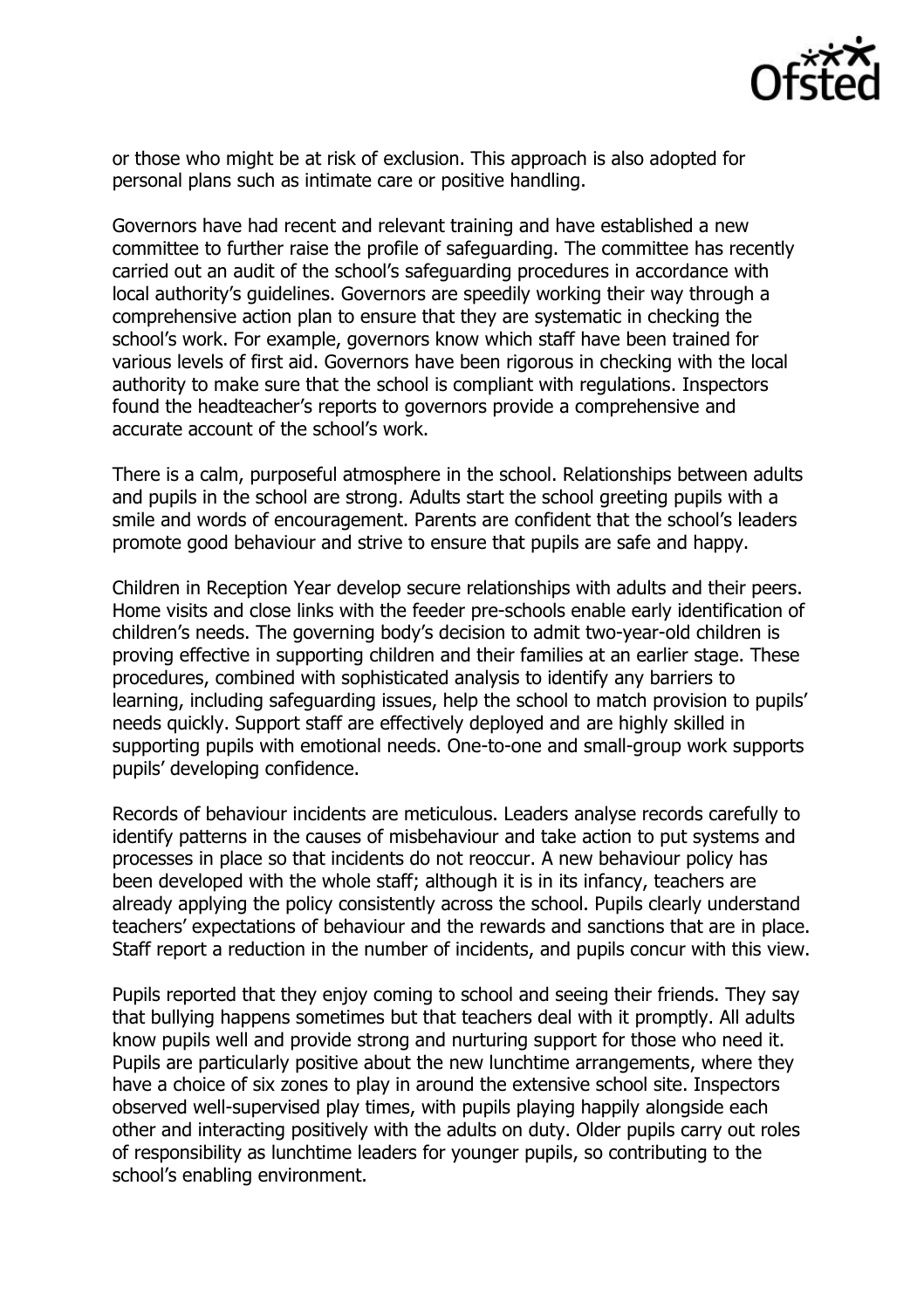

Pupils' attendance remains in the lowest 10% of schools nationally. The actions leaders have taken to improve attendance have not been far-reaching or rigorous enough to make a difference. There is little evidence that governors have challenged leaders on this.

Leaders recognise that the current scheme of work to develop pupils' personal, social, health and economic (PSHE) education is inconsistently used across the school. A local authority adviser is currently supporting the school to develop a comprehensive programme across all year groups. Pupils know how to keep themselves safe online but their understanding of other aspects of keeping safe, such as how to resist persuasion or how to eat healthily, are less well developed. The pupils were enthusiastic in telling inspectors about the work they have been doing in developing an anti-bullying policy, although this work is at an early stage.

Effective links with local secondary schools, which start early in Year 6, are enabling pupils to prepare for smooth transfer to the next phase of their education. Leaders provide a bespoke transition for pupils who have special educational needs and/or disability, which typically involves them in a visit accompanied by an adult from Roundhill. Pupils say that this really helps them. As one pupil put it: 'I'm not worried about moving to a big school now; I know where to go and what to do. I will be safe.'

## **External support**

The school works effectively with local partners, including other local schools. The local authority has provided effective support to enhance the leadership capacity in the school during the period of transition leading up to the opening of the new school. Regular meetings with police, health and social care representatives provide a cohesive level of support for pupils and their families. The school meticulously follows appropriate specific advice and support from social care professionals at case conference meetings. It is held in high regard by the local authority for the effective work that it does in supporting pupils and their families to overcome personal difficulties.